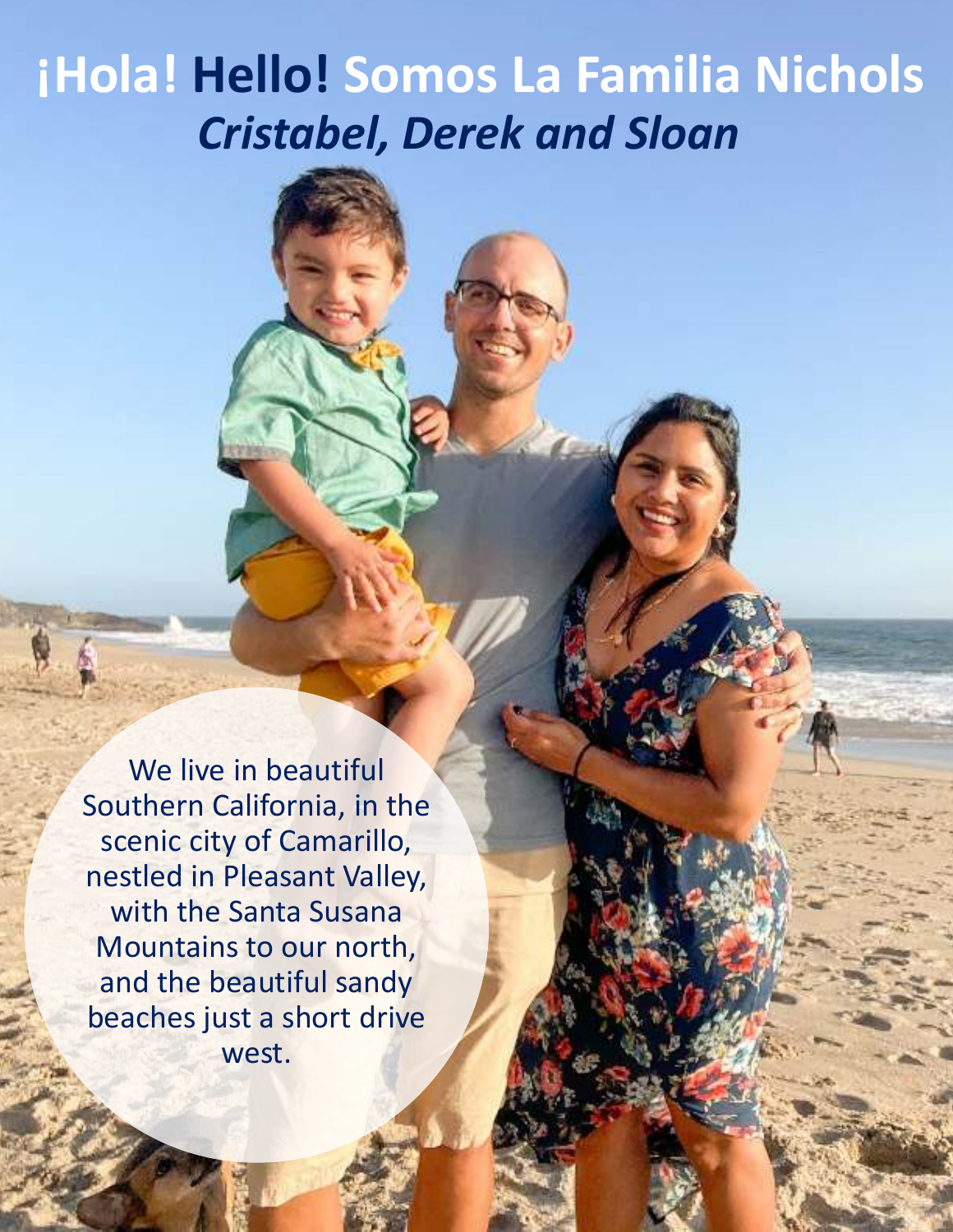### **Life in California**





Our weekends usually include a trip to the zoo, the beach, a hike, a bike ride, or going somewhere new to explore.

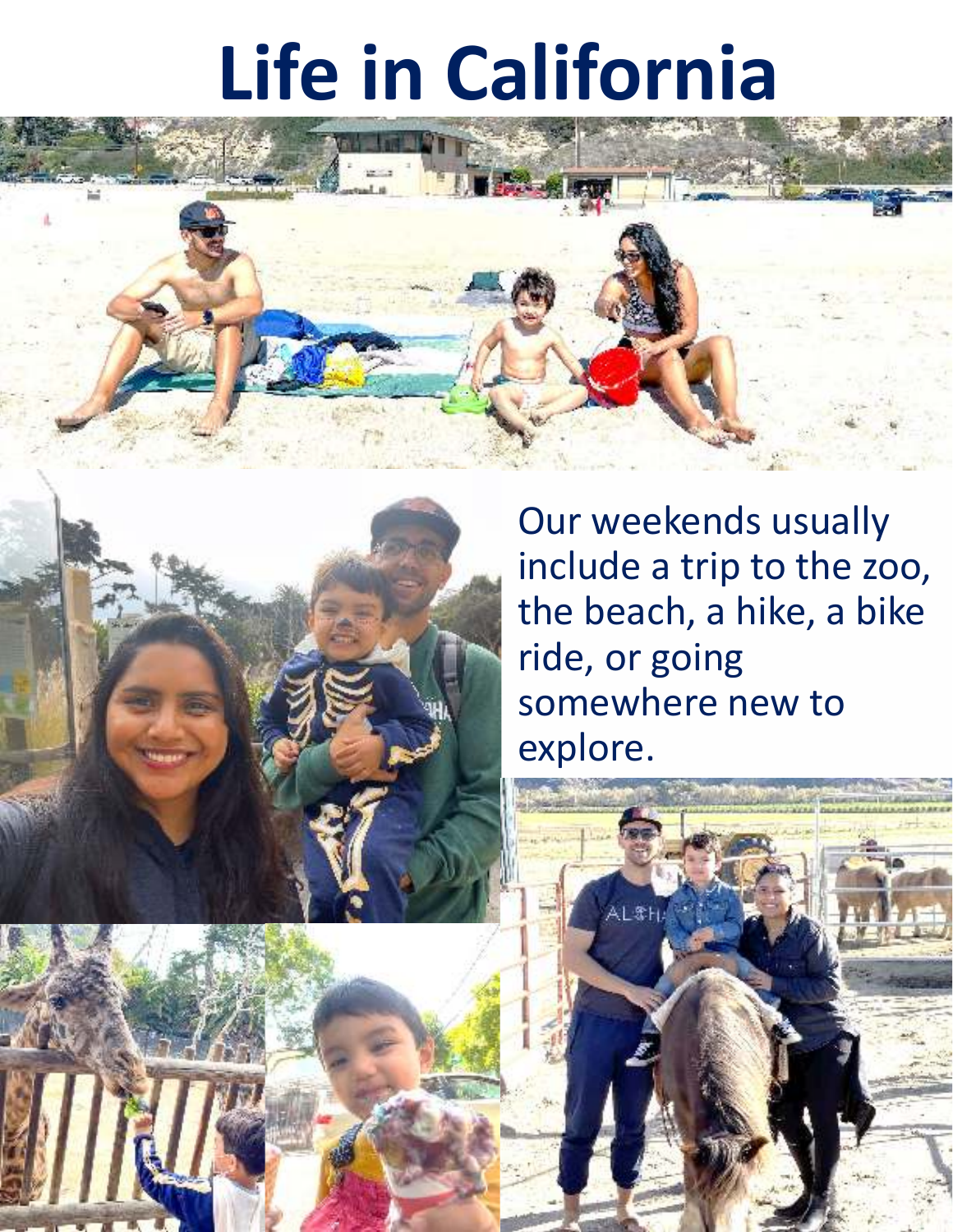## **Our Family**



#### About Cristabel (by Derek)

She's the best. My wife is an affectionate and beautiful person and mother. She's originally from Honduras and speaks fluent *Spanish* and *English* and is teaching Sloan to be *bilingual*. She works as a Website Manager, but her priority is spending time with and taking care of our family. We've been happily married for 14 years.

#### About Derek (by Cristabel)

I love that Derek is a kind, patient husband and father. He's a physical education teacher who inspires 100s of kids to be active and believe in themselves. I like that he is passionate about overall wellness, not just physical health, but making time for family connectedness and family fun.

#### About Sloan

Sloan is super social and loving. He cares about others and even tries to comfort babies when they cry. He will be a loving and protective big brother. We adopted Sloan when he was seven days old. He's 3 now, and we feel incredibly lucky that he knows his birth mom, FaceTime's with her and knows his extended birth family.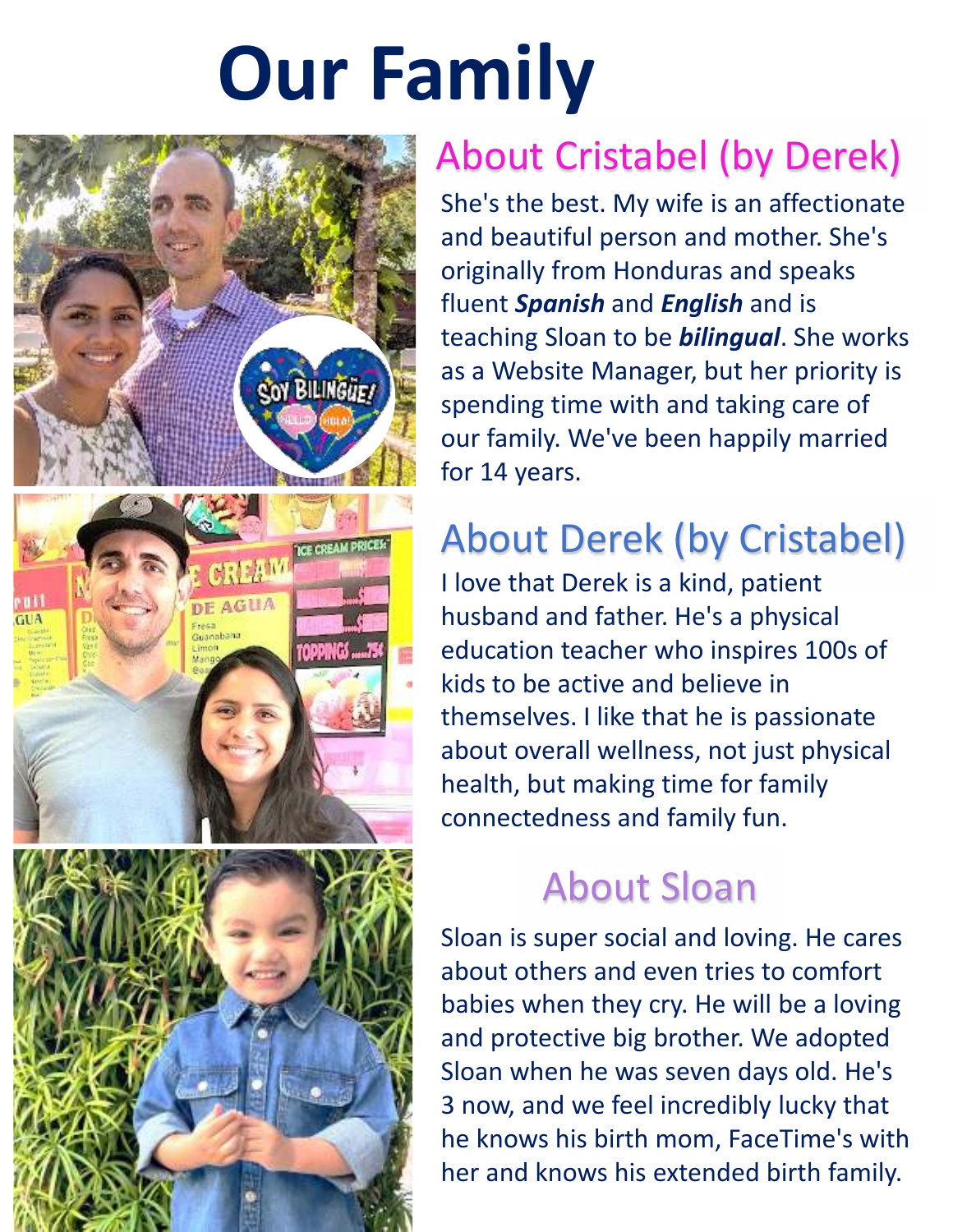# **Our Family/ Nuestra Familia**

We're excited to grow our family and have more adventures! We **love** with our **words** and **actions**. We enjoy teaching, guiding and demonstrating kindness to our son and would love to continue raising our next child in the same way.